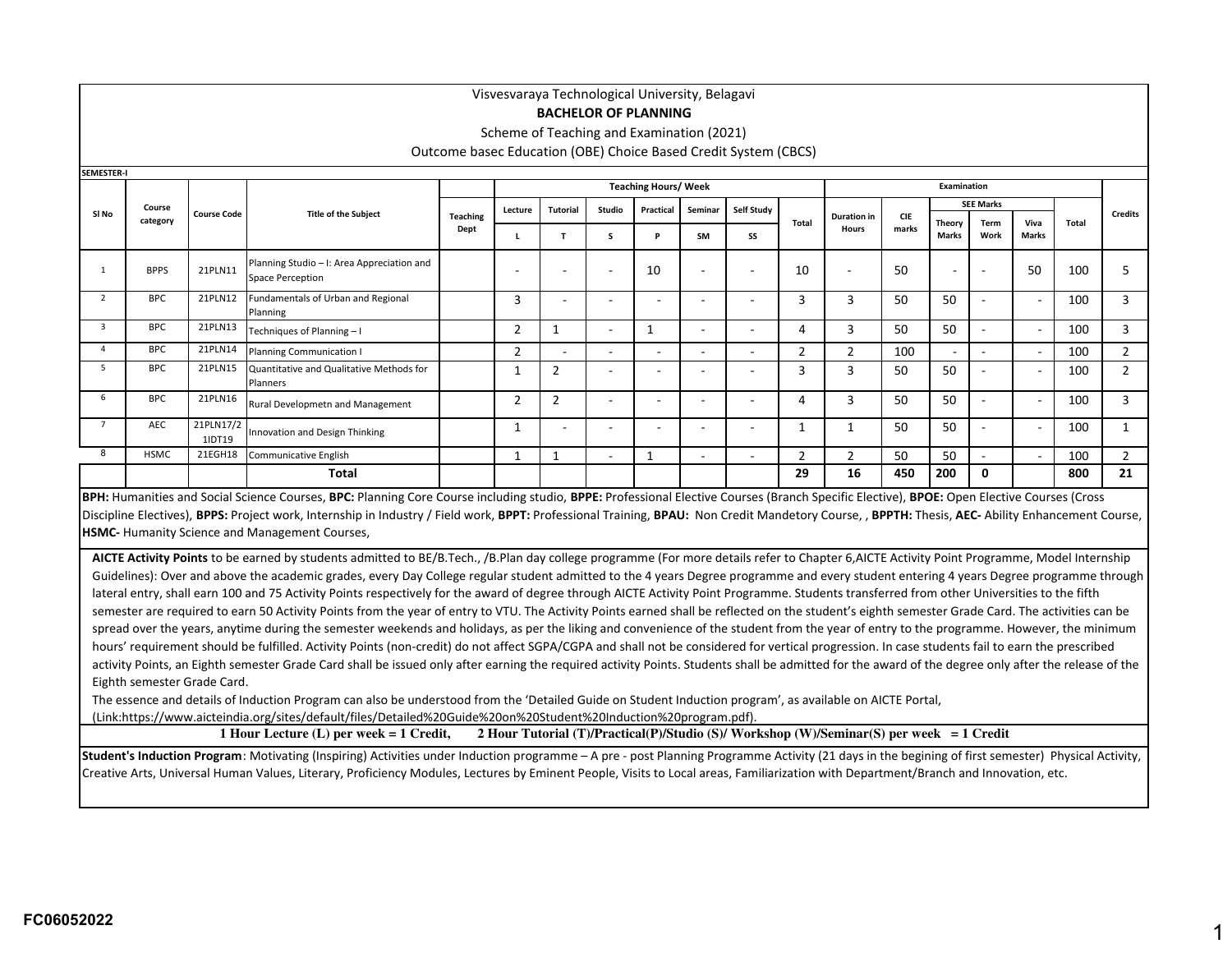|                |             |                     |                                                                            |                 |                | Visvesvaraya Technological University, Belagavi<br><b>BACHELOR OF PLANNING</b> |        |                             |                          |                          |              |                                    |            |              |                          |                          |       |                |
|----------------|-------------|---------------------|----------------------------------------------------------------------------|-----------------|----------------|--------------------------------------------------------------------------------|--------|-----------------------------|--------------------------|--------------------------|--------------|------------------------------------|------------|--------------|--------------------------|--------------------------|-------|----------------|
|                |             |                     |                                                                            |                 |                | Scheme of Teaching and Examination (2021)                                      |        |                             |                          |                          |              |                                    |            |              |                          |                          |       |                |
|                |             |                     |                                                                            |                 |                |                                                                                |        |                             |                          |                          |              |                                    |            |              |                          |                          |       |                |
|                |             |                     | Outcome basec Education (OBE) Choice Based Credit System (CBCS)            |                 |                |                                                                                |        |                             |                          |                          |              |                                    |            |              |                          |                          |       |                |
| SEMESTER-II    |             |                     |                                                                            |                 |                |                                                                                |        |                             |                          |                          |              |                                    |            |              |                          |                          |       |                |
|                |             |                     |                                                                            |                 |                |                                                                                |        | <b>Teaching Hours/ Week</b> |                          |                          |              |                                    |            | Examination  |                          |                          |       |                |
| SI No          | Course      | <b>Course Code</b>  | <b>Title of the Subject</b>                                                | <b>Teaching</b> | Lecture        | Tutorial                                                                       | Studio | Practical                   | Seminar                  | Self Study               | Total        |                                    | <b>CIE</b> |              | <b>SEE Marks</b>         |                          |       | <b>Credits</b> |
|                | category    |                     |                                                                            | Dept            |                |                                                                                |        |                             |                          |                          |              | <b>Duration</b> in<br><b>Hours</b> | marks      | Theory       | Term                     | Viva                     | Total |                |
|                |             |                     |                                                                            |                 |                | T                                                                              | S      | P                           | <b>SM</b>                | <b>SS</b>                |              |                                    |            | <b>Marks</b> | Work                     | <b>Marks</b>             |       |                |
|                | <b>BPPS</b> | 21PLN21             | Planning Studio - II: Village Planning and Urban<br>Neighbourhood Planning |                 |                |                                                                                |        | 10                          |                          | ÷                        | 10           |                                    | 50         |              | ٠                        | 50                       | 100   | 5              |
| $\overline{2}$ | <b>BPC</b>  | 21PLN22             | Cities in History                                                          |                 | 2              | $\overline{\phantom{0}}$                                                       |        | $\overline{\phantom{0}}$    | $\overline{\phantom{0}}$ | 1                        | 3            | 3                                  | 50         | 50           | $\sim$                   |                          | 100   | $\overline{2}$ |
| $\mathbf{3}$   | <b>BPC</b>  | 21PLN23             | Spatial Data Infrastructure for Planning - I                               |                 | 1              | $\overline{\phantom{a}}$                                                       |        | $\overline{2}$              | $\overline{\phantom{0}}$ | $\overline{\phantom{0}}$ | 3            | 3                                  | 50         | 50           | $\sim$                   |                          | 100   | $\overline{2}$ |
| $\overline{a}$ | <b>BPC</b>  | 21PLN24             | Planning Communication - II                                                |                 | 1              | 2                                                                              |        | ٠                           | $\overline{\phantom{0}}$ | $\blacksquare$           | 3            | 3                                  | 50         | 50           | $\overline{\phantom{a}}$ |                          | 100   | $\overline{2}$ |
| 5              | <b>BPC</b>  | 21PLN25             | Site and Land Development                                                  |                 | $\overline{2}$ | 2                                                                              |        | $\overline{\phantom{a}}$    |                          | ÷                        | 4            | 3                                  | 50         | 50           | $\overline{a}$           |                          | 100   | 3              |
| 6              | <b>BPH</b>  | 21PLN26             | <b>Economics for Planners</b>                                              |                 | 3              | $\overline{\phantom{a}}$                                                       |        | ۰                           | ۰                        | $\overline{\phantom{a}}$ | 3            | 3                                  | 50         | 50           | $\sim$                   | <b>.</b>                 | 100   | 3              |
| $\overline{7}$ | <b>BPH</b>  | 21PLN27/<br>21EGH28 | Professional Writing Skills In English                                     |                 | 1              |                                                                                |        | $\mathbf{1}$                |                          | $\blacksquare$           | 3            | $\overline{2}$                     | 50         | 50           | $\overline{\phantom{a}}$ |                          | 100   | $\overline{2}$ |
| 8              | <b>BPC</b>  | 21PLN28/<br>21SFH29 | Scientific Foundations of Health                                           |                 | $\mathbf{1}$   | $\overline{a}$                                                                 |        | $\sim$                      | $\overline{\phantom{a}}$ | $\blacksquare$           | $\mathbf{1}$ |                                    | 50         | 50           | $\sim$                   | $\overline{\phantom{a}}$ | 100   | $\mathbf{1}$   |
|                |             |                     | Total                                                                      |                 |                |                                                                                |        |                             |                          |                          | 30           |                                    | 400        | 350          | 0                        | 50                       | 800   | 20             |

BPH: Humanities and Social Science Courses, BPC: Planning Core Course including studio, BPPE: Professional Elective Courses (Branch Specific Elective), BPOE: Open Elective Courses (Cross Discipline Electives), BPPS: Project work, Internship in Industry / Field work, BPPT: Professional Training, BPAU: Non Credit Mandetory Course, , BPPTH: Thesis, AEC- Ability Enhancement Course, HSMC-Humanity Science and Management Courses

**AICTE Activity Points** to be earned by students admitted to BE/B.Tech., /B.Plan day college programme (For more details refer to Chapter 6,AICTE Activity Point Programme, Model Internship Guidelines): Over and above the academic grades, every Day College regular student admitted to the 4 years Degree programme and every student entering 4 years Degree programme through lateral entry, shall earn 100 and 75 Activity Points respectively for the award of degree through AICTE Activity Point Programme. Students transferred from other Universities to the fifth semester are required to earn 50 Activity Points from the year of entry to VTU. The Activity Points earned shall be reflected on the student's eighth semester Grade Card. The activities can be spread over the years, anytime during the semester weekends and holidays, as per the liking and convenience of the student from the year of entry to the programme. However, the minimum hours' requirement should be fulfilled. Activity Points (non-credit) do not affect SGPA/CGPA and shall not be considered for vertical progression. In case students fail to earn the prescribed activity Points, an Eighth semester Grade Card shall be issued only after earning the required activity Points. Students shall be admitted for the award of the degree only after the release of the Eighth semester Grade Card. The essence and details of Induction Program can also be understood from the 'Detailed Guide on Student Induction program', as available on AICTE Portal, (Link:https://www.aicteindia.org/sites/default/files/Detailed%20Guide%20on%20Student%20Induction%20program.pdf).

**1 Hour Lecture (L) per week = 1 Credit, 2 Hour Tutorial (T)/Practical(P)/Studio (S)/ Workshop (W)/Seminar(S) per week = 1 Credit**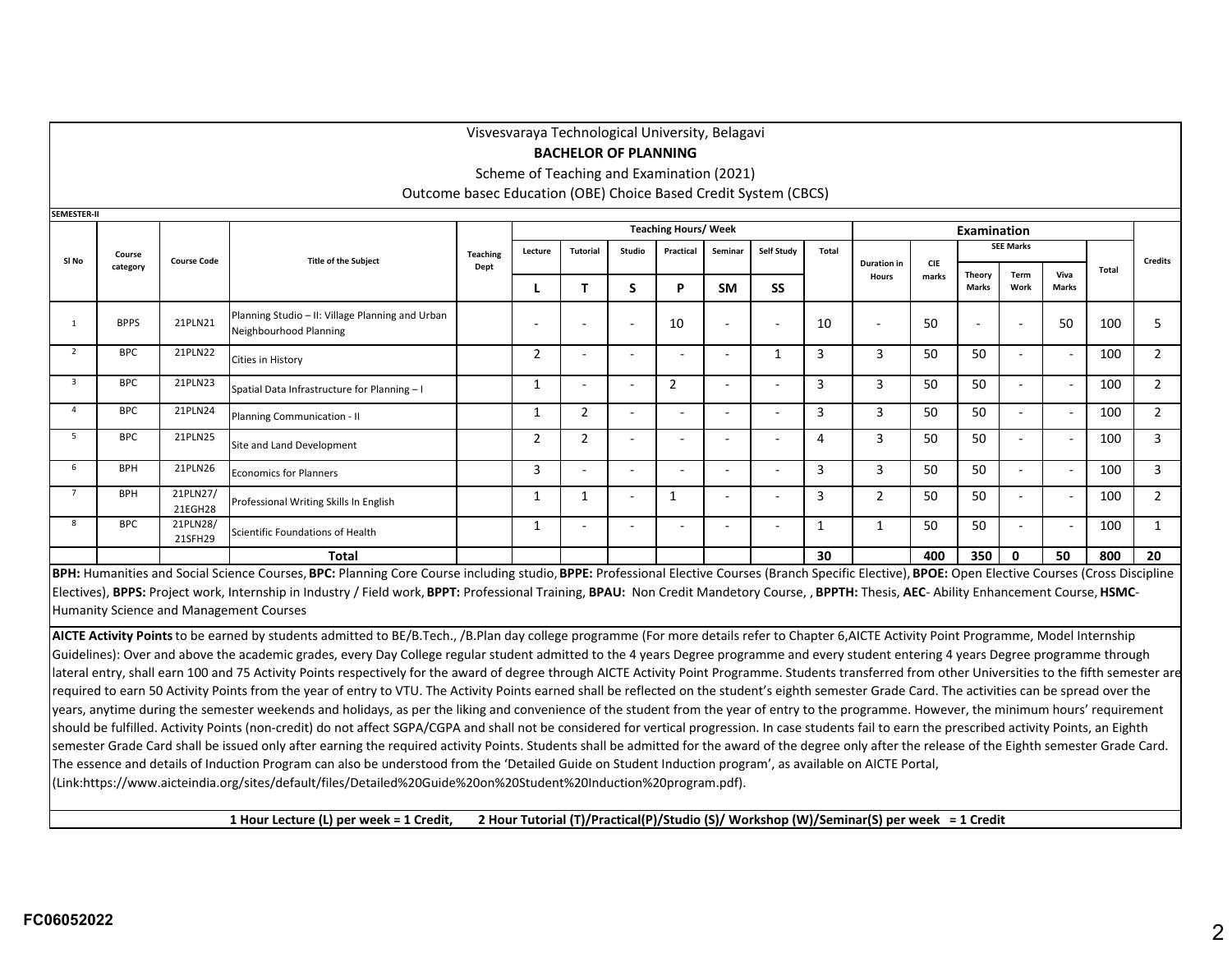### **BACHELOR OF PLANNING**

Scheme of Teaching and Examination (2021)

Outcome basec Education (OBE) Choice Based Credit System (CBCS)

| <b>SMESTER-III</b>      |                                                                                                                                                                                                                                                                      |                                       |                                                                                                                                                                                                              |                      |              |                 |                |                             |                |            |                |                             |              |                    |                  |              |       |                |
|-------------------------|----------------------------------------------------------------------------------------------------------------------------------------------------------------------------------------------------------------------------------------------------------------------|---------------------------------------|--------------------------------------------------------------------------------------------------------------------------------------------------------------------------------------------------------------|----------------------|--------------|-----------------|----------------|-----------------------------|----------------|------------|----------------|-----------------------------|--------------|--------------------|------------------|--------------|-------|----------------|
|                         |                                                                                                                                                                                                                                                                      |                                       |                                                                                                                                                                                                              |                      |              |                 |                | <b>Teaching Hours/ Week</b> |                |            |                |                             |              | <b>Examination</b> |                  |              |       |                |
|                         | Course                                                                                                                                                                                                                                                               |                                       |                                                                                                                                                                                                              |                      | Lecture      | <b>Tutorial</b> | Studio         | Practical                   | Seminar        | Self Study | Total          |                             |              |                    | <b>SEE Marks</b> |              |       |                |
| SI No                   | category                                                                                                                                                                                                                                                             | <b>Course Code</b>                    | <b>Title of the Subject</b>                                                                                                                                                                                  | <b>Teaching Dept</b> |              |                 |                |                             |                |            |                | <b>Duration in</b><br>Hours | CIE<br>marks | Theory             | Term             | Viva         | Total | <b>Credits</b> |
|                         |                                                                                                                                                                                                                                                                      |                                       |                                                                                                                                                                                                              |                      | $\mathbf{L}$ | $\mathbf{T}$    | $\mathsf{s}$   | P                           | SM             | SS         |                |                             |              | <b>Marks</b>       | Work             | <b>Marks</b> |       |                |
| <sup>1</sup>            | <b>BPPS</b>                                                                                                                                                                                                                                                          | 21PLN31                               | Planning Studio - III: Land Use and Transport Planning                                                                                                                                                       |                      |              |                 | $\overline{a}$ | 10                          |                |            | 10             |                             | 50           |                    | $\overline{a}$   | 50           | 100   | 5              |
| $\overline{2}$          | <b>BPC</b>                                                                                                                                                                                                                                                           | 21PLN32                               | Planning Theory - I                                                                                                                                                                                          |                      | 3            |                 |                |                             | $\overline{a}$ |            | 3              | 3                           | 50           | 50                 |                  |              | 100   | 3              |
| $\overline{\mathbf{3}}$ | <b>BPC</b>                                                                                                                                                                                                                                                           | 21PLN33                               | Traffic and Transport Planning - I                                                                                                                                                                           |                      | 3            |                 |                |                             |                |            | 3              | 3                           | 50           | 50                 |                  |              | 100   | 3              |
| $\overline{4}$          | <b>BPC</b>                                                                                                                                                                                                                                                           | 21PLN34                               | Techniques of Planning - II                                                                                                                                                                                  |                      | 3            |                 | $\overline{a}$ |                             |                |            | $\overline{3}$ | 3                           | 50           | 50                 |                  |              | 100   | 3              |
| 5                       | <b>BPC</b>                                                                                                                                                                                                                                                           | 21PLN35                               | Urban and Regional Infrastructure Planning                                                                                                                                                                   |                      | 3            |                 |                |                             |                |            | 3              | 3                           | 50           | 50                 |                  |              | 100   | 3              |
| 6                       | $\overline{4}$<br><b>UHV</b><br>21UHV36<br>Social Connect and Responsibility<br>$\overline{2}$<br>$\overline{2}$<br>$\mathbf{1}$<br>50<br>50<br>$\mathbf{1}$<br>100<br>$\overline{\phantom{a}}$<br>Samskruthika Kannada<br><b>HSMC</b><br>21KSK37<br>$7\overline{ }$ |                                       |                                                                                                                                                                                                              |                      |              |                 |                |                             |                |            |                |                             |              |                    |                  |              |       |                |
|                         | 1<br>50<br>50<br>100<br>1<br>1<br>1<br>21KBK37<br>Balake Kannada                                                                                                                                                                                                     |                                       |                                                                                                                                                                                                              |                      |              |                 |                |                             |                |            |                |                             |              |                    |                  |              |       |                |
|                         | 27<br>300<br>250<br>700<br><b>Total</b><br>14<br>50<br>100<br>19                                                                                                                                                                                                     |                                       |                                                                                                                                                                                                              |                      |              |                 |                |                             |                |            |                |                             |              |                    |                  |              |       |                |
|                         |                                                                                                                                                                                                                                                                      |                                       |                                                                                                                                                                                                              |                      |              |                 |                |                             |                |            |                |                             |              |                    |                  |              |       |                |
|                         | *As an internal training students are expected to work with the institution innovation cell/faculty/internal local projects available                                                                                                                                |                                       |                                                                                                                                                                                                              |                      |              |                 |                |                             |                |            |                |                             |              |                    |                  |              |       |                |
|                         |                                                                                                                                                                                                                                                                      |                                       | BPH: Humanities and Social Science Courses, BPC: Planning Core Course including studio, BPPE: Professional Elective Courses (Branch Specific Elective), BPOE: Open Elective Courses (Cross Discipline        |                      |              |                 |                |                             |                |            |                |                             |              |                    |                  |              |       |                |
|                         |                                                                                                                                                                                                                                                                      |                                       | Electives), BPPS: Project work, Internship in Industry / Field work, BPPT: Professional Training, BPAU: Non Credit Mandetory Course, , BPPTH: Thesis, AEC- Ability Enhancement Course, HSMC- Humanity        |                      |              |                 |                |                             |                |            |                |                             |              |                    |                  |              |       |                |
|                         |                                                                                                                                                                                                                                                                      | <b>Science and Management Courses</b> |                                                                                                                                                                                                              |                      |              |                 |                |                             |                |            |                |                             |              |                    |                  |              |       |                |
|                         |                                                                                                                                                                                                                                                                      |                                       | 2 Hour Tutorial (T)/Practical(P)/Studio (S)/ Workshop (W)/Seminar(S) per week = 1 Credit<br>1 Hour Lecture (L) per week = 1 Credit,                                                                          |                      |              |                 |                |                             |                |            |                |                             |              |                    |                  |              |       |                |
|                         |                                                                                                                                                                                                                                                                      |                                       | 21UH39- Social connect and Responsibility - Universal Human Value course UGCmandetory course 21CIP47- Constitution of India& Professional Ethics                                                             |                      |              |                 |                |                             |                |            |                |                             |              |                    |                  |              |       |                |
|                         |                                                                                                                                                                                                                                                                      |                                       | AICTE Activity Points to be earned by students admitted to BE/B.Tech., /B.Plan day college programme (For more details refer to Chapter 6, AICTE Activity Point Programme, Model Internship Guidelines):     |                      |              |                 |                |                             |                |            |                |                             |              |                    |                  |              |       |                |
|                         |                                                                                                                                                                                                                                                                      |                                       | Over and above the academic grades, every Day College regular student admitted to the 4 years Degree programme and every student entering 4 years Degree programme through lateral entry, shall earn         |                      |              |                 |                |                             |                |            |                |                             |              |                    |                  |              |       |                |
|                         |                                                                                                                                                                                                                                                                      |                                       | 100 and 75 Activity Points respectively for the award of degree through AICTE Activity Point Programme. Students transferred from other Universities to the fifth semester are required to earn 50 Activity  |                      |              |                 |                |                             |                |            |                |                             |              |                    |                  |              |       |                |
|                         |                                                                                                                                                                                                                                                                      |                                       | Points from the year of entry to VTU. The Activity Points earned shall be reflected on the student's eighth semester Grade Card. The activities can be spread over the years, anytime during the semester    |                      |              |                 |                |                             |                |            |                |                             |              |                    |                  |              |       |                |
|                         |                                                                                                                                                                                                                                                                      |                                       | weekends and holidays, as per the liking and convenience of the student from the year of entry to the programme. However, the minimum hours' requirement should be fulfilled. Activity Points (non-          |                      |              |                 |                |                             |                |            |                |                             |              |                    |                  |              |       |                |
|                         |                                                                                                                                                                                                                                                                      |                                       | credit) do not affect SGPA/CGPA and shall not be considered for vertical progression. In case students fail to earn the prescribed activity Points, an Eighth semester Grade Card shall be issued only after |                      |              |                 |                |                             |                |            |                |                             |              |                    |                  |              |       |                |
|                         |                                                                                                                                                                                                                                                                      |                                       | earning the required activity Points. Students shall be admitted for the award of the degree only after the release of the Eighth semester Grade Card.                                                       |                      |              |                 |                |                             |                |            |                |                             |              |                    |                  |              |       |                |
|                         |                                                                                                                                                                                                                                                                      |                                       | The essence and details of Induction Program can also be understood from the 'Detailed Guide on Student Induction program', as available on AICTE Portal,                                                    |                      |              |                 |                |                             |                |            |                |                             |              |                    |                  |              |       |                |
|                         |                                                                                                                                                                                                                                                                      |                                       | (Link:https://www.aicteindia.org/sites/default/files/Detailed%20Guide%20on%20Student%20Induction%20program.pdf).                                                                                             |                      |              |                 |                |                             |                |            |                |                             |              |                    |                  |              |       |                |
|                         |                                                                                                                                                                                                                                                                      |                                       | 21KBK28 Balake Kannada (Kannada for communication) is for non-Kannada speaking, reading, and writing students, and 21KSK28 Samskrutika Kannada (Kannada for Administration) is for students who              |                      |              |                 |                |                             |                |            |                |                             |              |                    |                  |              |       |                |

speak, read and write Kannada.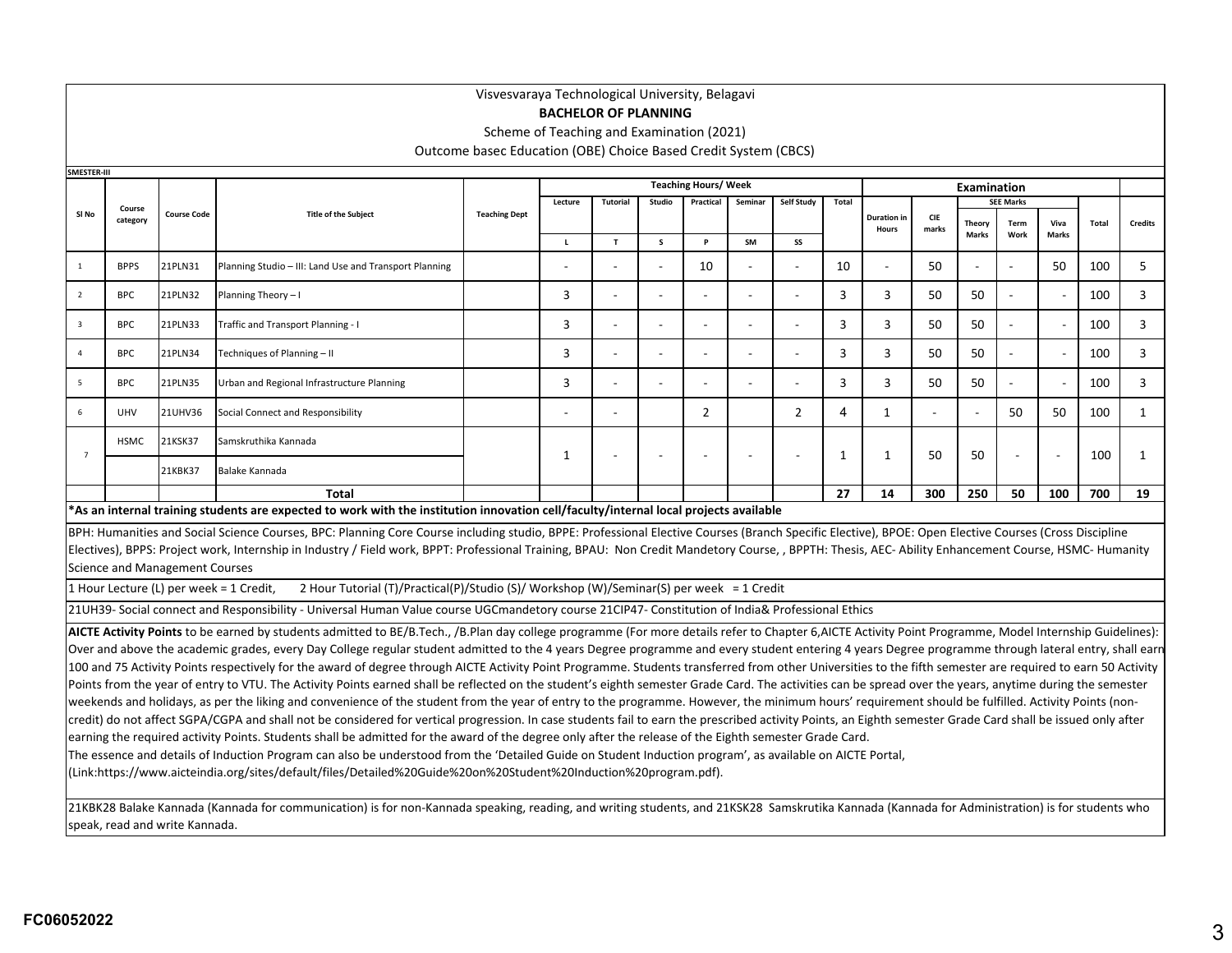#### **BACHELOR OF PLANNING**

Scheme of Teaching and Examination (2021)

Outcome basec Education (OBE) Choice Based Credit System (CBCS)

**SMESTER-IV**

|                |             |                    |                                                                                                                                                                                                       |                 |                          |                          |                          | <b>Teaching Hours/ Week</b> |                |                          |                |                                    |                     | <b>Examination</b>       |                          |                          |       |                |
|----------------|-------------|--------------------|-------------------------------------------------------------------------------------------------------------------------------------------------------------------------------------------------------|-----------------|--------------------------|--------------------------|--------------------------|-----------------------------|----------------|--------------------------|----------------|------------------------------------|---------------------|--------------------------|--------------------------|--------------------------|-------|----------------|
| SI No          | Course      | <b>Course Code</b> | <b>Title of the Subject</b>                                                                                                                                                                           | <b>Teaching</b> | Lecture                  | <b>Tutorial</b>          | Studio                   | Practical                   | Seminar        | Self Study               |                |                                    |                     |                          | <b>SEE Marks</b>         |                          |       | <b>Credits</b> |
|                | category    |                    |                                                                                                                                                                                                       | Dept            |                          |                          |                          |                             |                |                          | Total          | <b>Duration</b> in<br><b>Hours</b> | <b>CIE</b><br>marks | Theory                   | Term                     | Viva                     | Total |                |
|                |             |                    |                                                                                                                                                                                                       |                 |                          | т                        | s                        | P                           | SM             | SS                       |                |                                    |                     | <b>Marks</b>             | Work                     | <b>Marks</b>             |       |                |
|                | <b>BPPS</b> | 21PLN41            | Planning Studio: Site Planning                                                                                                                                                                        |                 | $\overline{\phantom{a}}$ | $\overline{\phantom{a}}$ | $\overline{\phantom{a}}$ | 10                          |                | $\overline{\phantom{a}}$ | 10             | $\overline{\phantom{0}}$           | 50                  | $\overline{\phantom{a}}$ | $\overline{\phantom{a}}$ | 50                       | 100   | 5              |
| $\overline{2}$ | <b>BPC</b>  | 21PLN42            | Planning Theory II                                                                                                                                                                                    |                 | 3                        | $\overline{\phantom{a}}$ | $\overline{\phantom{a}}$ |                             |                | $\overline{\phantom{a}}$ | 3              | 3                                  | 50                  | 50                       | $\overline{\phantom{a}}$ | $\overline{\phantom{a}}$ | 100   | 3              |
| 3              | <b>BPC</b>  | 21PLN43            | Planning Practice - I                                                                                                                                                                                 |                 |                          | 2                        | $\overline{\phantom{a}}$ |                             | $\overline{a}$ |                          | 3              | 3                                  | 50                  | 50                       | $\overline{\phantom{0}}$ | $\overline{\phantom{0}}$ | 100   | 2              |
|                | <b>BPC</b>  | 21PLN44            | Traffic and Transport Planning - II                                                                                                                                                                   |                 | 3                        | $\overline{\phantom{a}}$ | $\overline{\phantom{a}}$ |                             | $\overline{a}$ | $\overline{a}$           | 3              | 3                                  | 50                  | 50                       | $\overline{\phantom{a}}$ | $\overline{\phantom{a}}$ | 100   | 3              |
| 5              | <b>BPC</b>  | 21PLN45            | <b>Ecology and Resource Planning</b>                                                                                                                                                                  |                 | $\overline{2}$           | $\overline{\phantom{a}}$ | $\overline{\phantom{a}}$ | ۰                           |                |                          | 3              | 3                                  | 50                  | 50                       | $\overline{\phantom{a}}$ | $\overline{\phantom{a}}$ | 100   | 2              |
| 6              | <b>BPPE</b> | 21PLN46x           | <b>Professional Elective Courses I</b>                                                                                                                                                                |                 | 3                        | $\overline{\phantom{0}}$ | $\overline{\phantom{0}}$ |                             |                | $\overline{a}$           | 3              | 3                                  | 50                  | 50                       | $\overline{\phantom{a}}$ | $\overline{\phantom{a}}$ | 100   | 3              |
| 7              | <b>HSMS</b> | 21CIP47            | Constitution of India & Professional Ethics                                                                                                                                                           |                 | 1                        | $\overline{\phantom{a}}$ | $\overline{\phantom{a}}$ | ۰                           | $\overline{a}$ | $\overline{\phantom{a}}$ | 2              |                                    | 50                  | 50                       | $\overline{\phantom{a}}$ | $\overline{\phantom{a}}$ | 100   |                |
| 8              | <b>UHV</b>  | 21PLN48/<br>21UH49 | Universal Human Values                                                                                                                                                                                |                 | 1                        | $\overline{\phantom{a}}$ | $\overline{\phantom{0}}$ |                             |                | 1                        | $\overline{2}$ |                                    | 50                  | 50                       | $\overline{\phantom{a}}$ | $\overline{\phantom{a}}$ | 100   |                |
|                |             |                    | Total                                                                                                                                                                                                 |                 |                          |                          |                          |                             |                |                          | 29             | 15                                 | 400                 | 350                      |                          |                          | 800   | 20             |
|                |             |                    | BPH: Humanities and Social Science Courses, BPC: Planning Core Course including studio, BPPE: Professional Elective Courses (Branch Specific Elective), BPOE: Open Elective Courses (Cross Discipline |                 |                          |                          |                          |                             |                |                          |                |                                    |                     |                          |                          |                          |       |                |

Electives), BPPS: Project work, Internship in Industry / Field work, BPPT: Professional Training, BPAU: Non Credit Mandetory Course, , BPPTH: Thesis, AEC- Ability Enhancement Course, HSMC-Humanity Science and Management Courses

|             |          | 1 Hour Lecture (L) per week = 1 Credit,           | 2 Hour Tutorial (T)/Practical(P)/Studio (S)/ Workshop (W)/Seminar(S) per week = 1 Credit |  |
|-------------|----------|---------------------------------------------------|------------------------------------------------------------------------------------------|--|
| <b>BPPE</b> | 21PLN461 | Advanced Spatial Data Infrastructure for Planning |                                                                                          |  |
| <b>BPPE</b> | 21PLN462 | Public Policy and Politics in Planning            |                                                                                          |  |
| <b>BPPE</b> | 21PLN463 | Rural Business Management                         |                                                                                          |  |
| <b>BPPE</b> | 21PLN464 | Statistical applications in planning              |                                                                                          |  |
| <b>BPPE</b> | 21PLN465 | Sampling & Survey techniques in planning          |                                                                                          |  |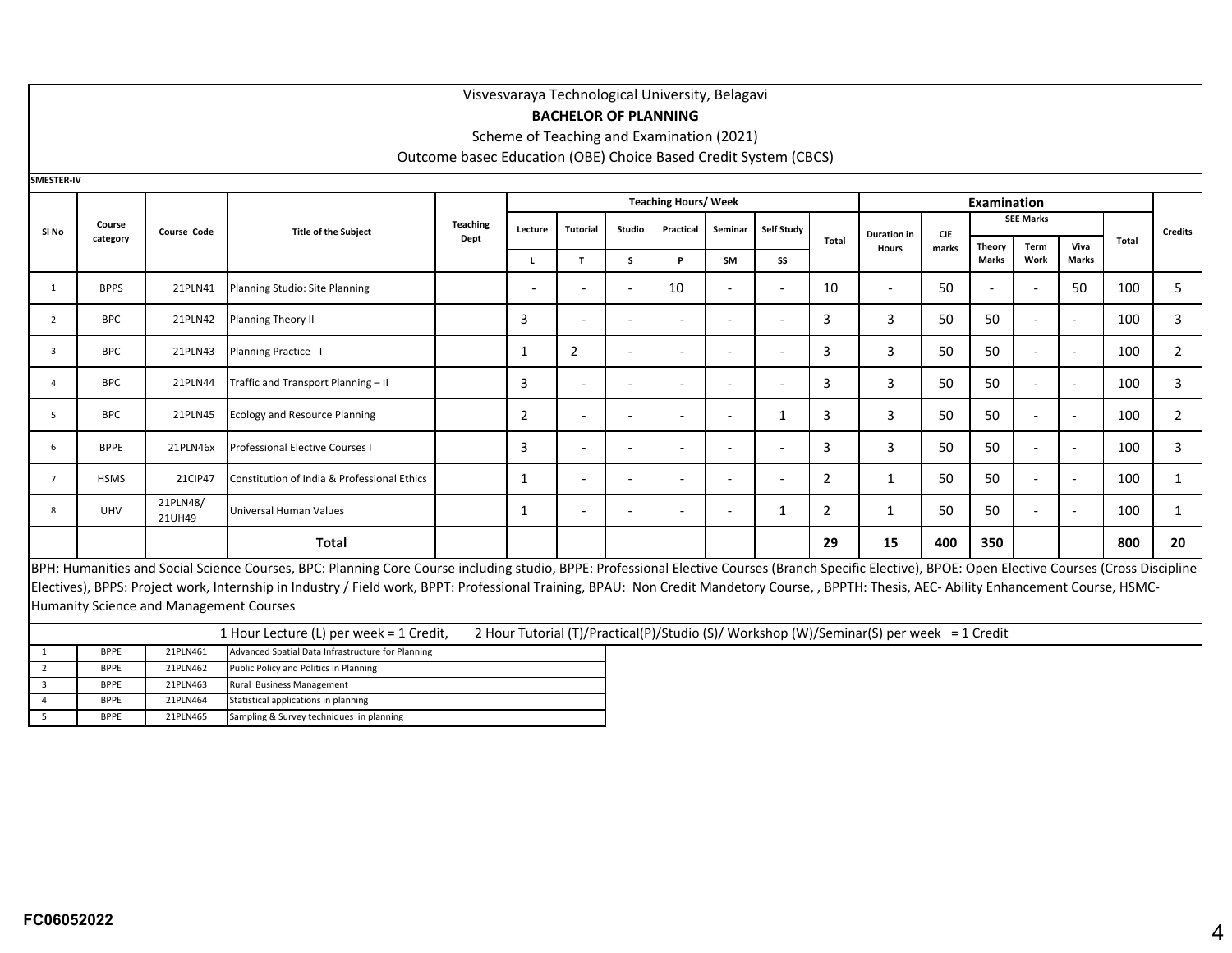|                         |                                                                                                    |                   |                                                                                                                                                                                                        | Visvesvaraya Technological University, Belagavi                                                                                                              |                |                          |                             |                                                   |                |                                  |                |                             |                     |                        |                          |     |              |                |
|-------------------------|----------------------------------------------------------------------------------------------------|-------------------|--------------------------------------------------------------------------------------------------------------------------------------------------------------------------------------------------------|--------------------------------------------------------------------------------------------------------------------------------------------------------------|----------------|--------------------------|-----------------------------|---------------------------------------------------|----------------|----------------------------------|----------------|-----------------------------|---------------------|------------------------|--------------------------|-----|--------------|----------------|
|                         |                                                                                                    |                   |                                                                                                                                                                                                        |                                                                                                                                                              |                |                          | <b>BACHELOR OF PLANNING</b> |                                                   |                |                                  |                |                             |                     |                        |                          |     |              |                |
|                         |                                                                                                    |                   |                                                                                                                                                                                                        | Scheme of Teaching and Examination (2021)                                                                                                                    |                |                          |                             |                                                   |                |                                  |                |                             |                     |                        |                          |     |              |                |
| <b>SMESTER-V</b>        |                                                                                                    |                   |                                                                                                                                                                                                        | Outcome basec Education (OBE) Choice Based Credit System (CBCS)                                                                                              |                |                          |                             |                                                   |                |                                  |                |                             |                     |                        |                          |     |              |                |
|                         |                                                                                                    |                   |                                                                                                                                                                                                        |                                                                                                                                                              |                |                          |                             | <b>Teaching Hours/ Week</b>                       |                |                                  |                |                             |                     | Examination            |                          |     |              |                |
|                         | Course                                                                                             |                   |                                                                                                                                                                                                        |                                                                                                                                                              | Lecture        | <b>Tutorial</b>          | <b>Studio</b>               | Practical                                         | Seminar        | Self Study                       |                |                             |                     |                        | <b>SEE Marks</b>         |     |              |                |
| SI No                   | category                                                                                           | Course Code       | <b>Title of the Subject</b>                                                                                                                                                                            | <b>Teaching Dept</b>                                                                                                                                         |                |                          |                             |                                                   |                |                                  | Total          | <b>Duration in</b><br>Hours | <b>CIE</b><br>marks | Theory<br><b>Marks</b> | Term<br>Work             |     | Total        | <b>Credits</b> |
|                         |                                                                                                    |                   |                                                                                                                                                                                                        |                                                                                                                                                              | $\mathbf{L}$   | $\mathbf T$              | $\mathsf{s}$                | P                                                 | SM             | SS                               |                |                             |                     |                        |                          |     |              |                |
| $\overline{1}$          | <b>BPPS</b>                                                                                        | 21PLN51           | Planning Studio: Sub-City Plan                                                                                                                                                                         |                                                                                                                                                              |                |                          | $\sim$                      | 10                                                |                |                                  | 10             |                             | 50                  |                        | $\overline{\phantom{a}}$ | 50  | 100          | 5              |
| $\overline{2}$          | <b>BPC</b>                                                                                         | 21PLN52           | Housing                                                                                                                                                                                                |                                                                                                                                                              | $\overline{2}$ | $\overline{\phantom{a}}$ | $\sim$                      | $\sim$                                            | $\overline{a}$ | $\sim$                           | $\overline{2}$ | $\mathbf{3}$                | 50                  | 50                     | $\overline{a}$           |     | 100          | $\overline{2}$ |
| $\overline{3}$          | <b>BPC</b>                                                                                         | 21PLN53           | <b>Project Formualtion</b>                                                                                                                                                                             |                                                                                                                                                              | $\overline{2}$ | $\overline{\phantom{a}}$ | $\sim$                      | $\overline{a}$                                    | $\overline{a}$ |                                  | $\overline{2}$ | 3                           | 50                  | 50                     | $\overline{a}$           |     | 100          | $\overline{2}$ |
| $\overline{a}$          | <b>BPC</b>                                                                                         | 21PLN54           | Spatial Data Infrastructure Planning II                                                                                                                                                                | 2<br>3<br>3<br>50<br>1<br>$\sim$<br>$\sim$<br>$\overline{\phantom{a}}$<br>$\overline{\phantom{a}}$<br>$\sim$<br>$\sim$<br>$\sim$<br>$\overline{\phantom{a}}$ |                |                          |                             |                                                   |                |                                  |                |                             |                     |                        |                          |     | 100          | $\overline{2}$ |
| 5                       | 3<br>$\overline{3}$<br>3<br>50<br>50<br><b>Professional Elective II</b><br><b>BPPE</b><br>21PLN55x |                   |                                                                                                                                                                                                        |                                                                                                                                                              |                |                          |                             |                                                   |                |                                  |                |                             |                     |                        |                          | 100 | $\mathbf{3}$ |                |
| 6                       | <b>BPOE</b>                                                                                        | 21PLN56x          | Open Elective I                                                                                                                                                                                        |                                                                                                                                                              | $\overline{2}$ | $\sim$                   | $\overline{\phantom{a}}$    | $\sim$                                            |                |                                  | $\overline{2}$ | 3                           | 50                  | 50                     | $\overline{a}$           |     | 100          | $\overline{2}$ |
| $\overline{7}$          | <b>BPPT</b>                                                                                        | 21CIV57           | <b>Environmental Study</b>                                                                                                                                                                             | CV/EV/CHE/BT                                                                                                                                                 | $\mathbf{1}$   | $\Omega$                 | $\Omega$                    |                                                   | $\overline{2}$ |                                  | $\mathbf{1}$   | $\mathbf{1}$                | 50                  | 50                     |                          |     | 100          | $\mathbf{1}$   |
| -8                      | <b>HSMC</b>                                                                                        | 21PLN58           | <b>Professional Training I</b>                                                                                                                                                                         |                                                                                                                                                              |                |                          |                             |                                                   |                |                                  |                |                             |                     |                        |                          | 100 | 100          | $\mathbf{3}$   |
|                         |                                                                                                    |                   | Total                                                                                                                                                                                                  |                                                                                                                                                              |                |                          |                             |                                                   |                |                                  | 23             | 16                          | 350                 | 300                    | $\mathbf{0}$             | 150 | 800          | 20             |
|                         |                                                                                                    | 21PE59/           | Physical Education (Sports & Athlets)                                                                                                                                                                  |                                                                                                                                                              |                |                          |                             |                                                   |                |                                  |                |                             |                     |                        |                          |     |              |                |
| 9                       | <b>NCMC</b>                                                                                        | 21YO59/<br>21NS59 | Yoga<br><b>NSS</b>                                                                                                                                                                                     | PE/NSS                                                                                                                                                       |                |                          |                             | 2                                                 |                |                                  | $\overline{2}$ |                             | 50                  | 50                     |                          |     | 100          | 0              |
|                         |                                                                                                    |                   | At the end of the 4 th semester, Students will undergo professional training in a department approved organization on a project for 6 weeks. This will be supervised training by a senior professional |                                                                                                                                                              |                |                          |                             |                                                   |                |                                  |                |                             |                     |                        |                          |     |              |                |
|                         |                                                                                                    |                   | from the organization. Satisfactory completion of training will be mandatory for the award of a degree. Training will be evaluated by the faculty Guide                                                |                                                                                                                                                              |                |                          |                             |                                                   |                |                                  |                |                             |                     |                        |                          |     |              |                |
|                         |                                                                                                    |                   | BPH: Humanities and Social Science Courses, BPC: Planning Core Course including studio, BPPE: Professional Elective Courses (Branch Specific Elective), BPOE: Open Elective Courses (Cross             |                                                                                                                                                              |                |                          |                             |                                                   |                |                                  |                |                             |                     |                        |                          |     |              |                |
|                         |                                                                                                    |                   | Discipline Electives), BPPS: Project work, Internship in Industry / Field work, BPPT: Professional Training, BPAU: Non Credit Mandetory Course, , BPPTH: Thesis, AEC- Ability Enhancement Course,      |                                                                                                                                                              |                |                          |                             |                                                   |                |                                  |                |                             |                     |                        |                          |     |              |                |
|                         |                                                                                                    |                   | <b>HSMC- Humanity Science and Management Courses</b>                                                                                                                                                   |                                                                                                                                                              |                |                          |                             |                                                   |                |                                  |                |                             |                     |                        |                          |     |              |                |
|                         |                                                                                                    |                   | <b>Professional Elective-II</b>                                                                                                                                                                        |                                                                                                                                                              |                |                          | Open Elective - I           |                                                   |                |                                  |                |                             |                     |                        |                          |     |              |                |
| 1                       | <b>BPPE</b>                                                                                        | 21PLN551          | <b>Spatial Justice</b>                                                                                                                                                                                 |                                                                                                                                                              | 6              | <b>BPOE</b>              | 21PLN561                    | Sustainable Cities and Regions                    |                |                                  |                |                             |                     |                        |                          |     |              |                |
| $\overline{2}$          | <b>BPPE</b>                                                                                        | 21PLN552          | Participatory Integrated Urban                                                                                                                                                                         |                                                                                                                                                              | $\overline{7}$ | <b>BPOE</b>              | 21PLN562                    | Gender Sensitization: Society, Culture and Change |                |                                  |                |                             |                     |                        |                          |     |              |                |
| $\overline{\mathbf{3}}$ | <b>BPPE</b>                                                                                        | 21PLN553          | Settlement Sociology                                                                                                                                                                                   |                                                                                                                                                              | 8              | <b>BPOE</b>              | 21PLN563                    | Migration, Spatial Distribution and Urbanization  |                |                                  |                |                             |                     |                        |                          |     |              |                |
| $\overline{4}$          | <b>BPPE</b>                                                                                        | 21PLN554          | <b>Contemporary Urban Planning Practices</b>                                                                                                                                                           |                                                                                                                                                              | 9              | <b>BPOE</b>              | 21PLN564                    |                                                   |                | <b>Business Plan Development</b> |                |                             |                     |                        |                          |     |              |                |
| 5                       | <b>BPPE</b>                                                                                        | 21PLN555          | Planning for special areas                                                                                                                                                                             |                                                                                                                                                              | 10             | <b>BPOE</b>              | 21PLN565                    |                                                   |                | Introduction to Entrepreneurship |                |                             |                     |                        |                          |     |              |                |

**FC06052022**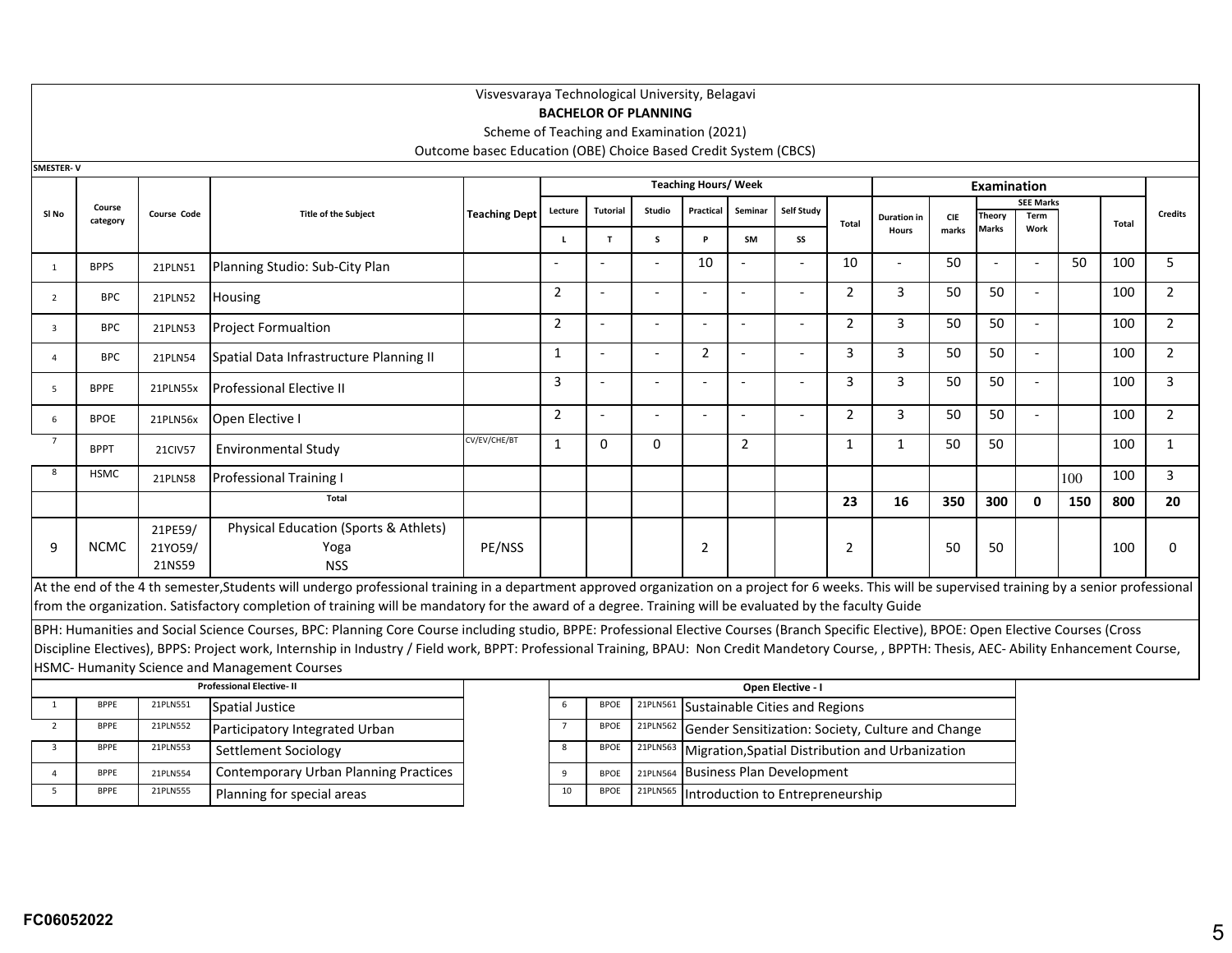# **BACHELOR OF PLANNING**

Scheme of Teaching and Examination (2021)

Outcome basec Education (OBE) Choice Based Credit System (CBCS)

| <b>SMESTER-VI</b> |                    |                              |                                                                                                                                                                                                       |                                                                                          |                          |                          |                          |                             |                          |                                       |                |                          |            |                               |                  |                          |              |                |
|-------------------|--------------------|------------------------------|-------------------------------------------------------------------------------------------------------------------------------------------------------------------------------------------------------|------------------------------------------------------------------------------------------|--------------------------|--------------------------|--------------------------|-----------------------------|--------------------------|---------------------------------------|----------------|--------------------------|------------|-------------------------------|------------------|--------------------------|--------------|----------------|
|                   |                    |                              |                                                                                                                                                                                                       |                                                                                          |                          |                          |                          | <b>Teaching Hours/ Week</b> |                          |                                       |                |                          |            | <b>Examination</b>            |                  |                          |              |                |
|                   |                    |                              |                                                                                                                                                                                                       |                                                                                          |                          |                          |                          |                             |                          |                                       |                |                          |            |                               | <b>SEE Marks</b> |                          |              |                |
| SI No             | Course<br>category | <b>Course Code</b>           | <b>Title of the Subject</b>                                                                                                                                                                           | <b>Teaching</b><br>Dept                                                                  | Lecture                  | <b>Tutorial</b>          |                          | Studio Practical            |                          | Seminar Self Study                    |                | <b>Duration in</b>       | <b>CIE</b> |                               |                  |                          |              |                |
|                   |                    |                              |                                                                                                                                                                                                       |                                                                                          |                          |                          | s.                       |                             |                          |                                       | Total          | Hours                    | marks      | <b>Theory</b><br><b>Marks</b> | Term<br>Works    | Viva<br><b>Marks</b>     | <b>Total</b> | <b>Credits</b> |
|                   |                    |                              |                                                                                                                                                                                                       |                                                                                          |                          | т                        |                          | D                           | SM                       | SS                                    |                |                          |            |                               |                  |                          |              |                |
| 1                 | <b>BPPS</b>        | 21PLN61                      | Planning Studio: Master Development Plan                                                                                                                                                              |                                                                                          |                          | $\overline{a}$           | $\overline{a}$           | 10                          | $\overline{a}$           | $\overline{\phantom{a}}$              | 10             | $\overline{\phantom{a}}$ | 50         |                               |                  | 50                       | 100          | 5              |
| $\overline{2}$    | <b>BPC</b>         | 21PLN62                      | <b>Environment Planning</b>                                                                                                                                                                           |                                                                                          | 3                        |                          | $\overline{\phantom{a}}$ | $\overline{\phantom{a}}$    | $\overline{\phantom{a}}$ |                                       | 3              | 3                        | 50         | 50                            |                  | $\overline{\phantom{a}}$ | 100          | 3              |
| 3                 | <b>BPC</b>         | 21PLN63                      | Land Economics and Location Theory                                                                                                                                                                    |                                                                                          | 3                        | $\overline{a}$           |                          | $\overline{\phantom{a}}$    |                          |                                       | 3              | $\overline{3}$           | 50         | 50                            |                  | $\overline{\phantom{a}}$ | 100          | 3              |
| $\mathbf{A}$      | <b>BPC</b>         | 21PLN64                      | Urban/Development Finance                                                                                                                                                                             |                                                                                          | 2                        | $\overline{\phantom{0}}$ | $\overline{\phantom{a}}$ | $\overline{\phantom{a}}$    |                          | $\overline{\phantom{a}}$              | $\overline{2}$ | 3                        | 50         | 50                            |                  | $\overline{\phantom{a}}$ | 100          | $\overline{2}$ |
| -5                | <b>BPC</b>         | 21PLN65                      | Planning for Informal Sector and the Urban Poor                                                                                                                                                       |                                                                                          | 3                        |                          |                          | $\overline{\phantom{a}}$    |                          |                                       | 3              | 3                        | 50         | 50                            |                  | $\overline{\phantom{a}}$ | 100          | 3              |
| 6                 | <b>BPPE</b>        | 21PLN66x                     | Professional Elective - III                                                                                                                                                                           |                                                                                          | 3                        | $\overline{a}$           |                          | $\overline{\phantom{a}}$    |                          |                                       | 3              | $\overline{3}$           | 50         | 50                            |                  | $\overline{\phantom{a}}$ | 100          | 3              |
|                   | <b>BPOE</b>        | 21PLN67x                     | Open Elective - II                                                                                                                                                                                    |                                                                                          | $\overline{2}$           |                          |                          | $\overline{\phantom{a}}$    |                          |                                       | $\overline{2}$ | $\overline{3}$           | 50         | 50                            |                  | $\overline{\phantom{a}}$ | 100          | $\overline{2}$ |
|                   |                    |                              | Total                                                                                                                                                                                                 |                                                                                          |                          |                          |                          |                             |                          |                                       | 26             | 18                       | 350        | 300                           |                  | 50                       | 700          | 21             |
| 8                 | <b>NCMC</b>        | 21PE69/<br>21YO69/<br>21NS69 | Physical Education (Sports & Athietics)/ Yoga/<br><b>NSS</b>                                                                                                                                          | PE/NSS                                                                                   | $\overline{\phantom{a}}$ |                          | $\overline{\phantom{a}}$ | $\overline{2}$              |                          | $\overline{\phantom{a}}$              | $\overline{2}$ |                          | 50         | 50                            |                  | ٠                        | 100          |                |
|                   |                    |                              | 1 Hour Lecture (L) per week = 1 Credit,                                                                                                                                                               | 2 Hour Tutorial (T)/Practical(P)/Studio (S)/ Workshop (W)/Seminar(S) per week = 1 Credit |                          |                          |                          |                             |                          |                                       |                |                          |            |                               |                  |                          |              |                |
|                   |                    |                              | BPH: Humanities and Social Science Courses, BPC: Planning Core Course including studio, BPPE: Professional Elective Courses (Branch Specific Elective), BPOE: Open Elective Courses (Cross Discipline |                                                                                          |                          |                          |                          |                             |                          |                                       |                |                          |            |                               |                  |                          |              |                |
|                   |                    |                              | Electives), BPPS: Project work, Internship in Industry / Field work, BPPT: Professional Training, BPAU: Non Credit Mandetory Course, , BPPTH: Thesis, AEC- Ability Enhancement Course, HSMC-          |                                                                                          |                          |                          |                          |                             |                          |                                       |                |                          |            |                               |                  |                          |              |                |
|                   |                    |                              | Humanity Science and Management Courses                                                                                                                                                               |                                                                                          |                          |                          |                          |                             |                          |                                       |                |                          |            |                               |                  |                          |              |                |
|                   |                    |                              | <b>Professional Elective-III</b>                                                                                                                                                                      |                                                                                          |                          |                          |                          |                             | Open Elective-II         |                                       |                |                          |            |                               |                  |                          |              |                |
|                   | <b>BPPE</b>        | 21PLN66.1                    | Real Estate Development and                                                                                                                                                                           |                                                                                          |                          | <b>BPOE</b>              |                          |                             |                          | Metropolitan Planning and Development |                |                          |            |                               |                  |                          |              |                |
| $\overline{2}$    | <b>RDDE</b>        | <b>21DI NGC 2</b>            | Climate Change, Disaster Bisk and                                                                                                                                                                     |                                                                                          | $\mathcal{L}$            |                          | $RDAE = 1$ ifo coiongo   |                             |                          |                                       |                |                          |            |                               |                  |                          |              |                |

| <b>BPPE</b> | 21PLN66.2 | Climate Change, Disaster Risk and |  | <b>BPOE</b> | Life science                          |
|-------------|-----------|-----------------------------------|--|-------------|---------------------------------------|
| <b>BPPF</b> | 21PLN66.3 | Land Economics & Locational       |  | <b>BPOE</b> | Research Methods in Planning          |
| <b>BPPF</b> | 21PLN66.4 | Tourism Geography development     |  | <b>BPOE</b> | <b>Placement Training</b>             |
| <b>BPPE</b> | 21PLN66.5 | Sustainable Materials and Green   |  | <b>BPOE</b> | <b>Project Estimation and Costing</b> |

|                |             | Open Elective-II                      |
|----------------|-------------|---------------------------------------|
| 1              | <b>BPOE</b> | Metropolitan Planning and Development |
| $\overline{2}$ | <b>BPOE</b> | Life science                          |
| 3              | <b>BPOE</b> | Research Methods in Planning          |
| 4              | <b>BPOE</b> | <b>Placement Training</b>             |
| 5              | <b>BPOE</b> | <b>Project Estimation and Costing</b> |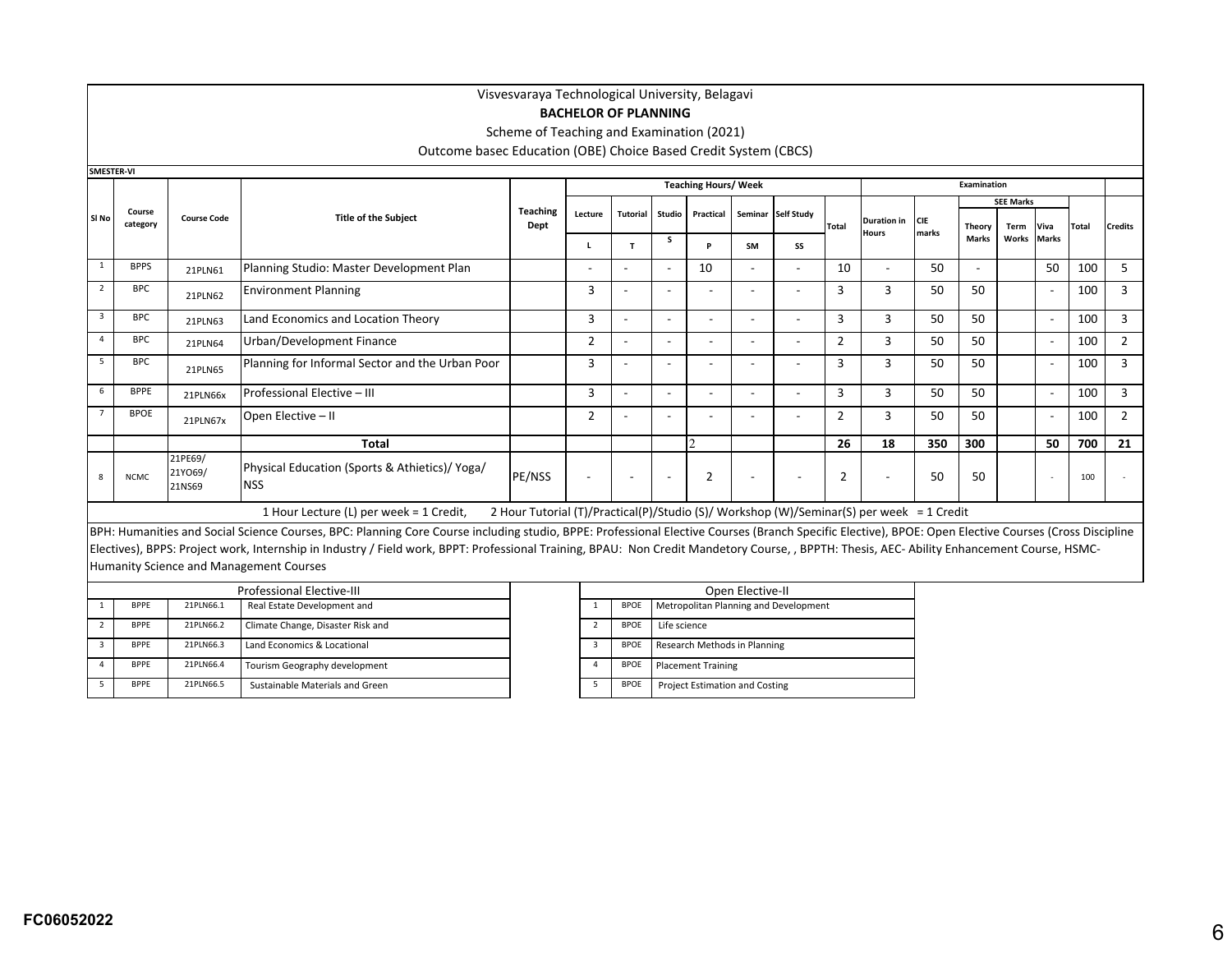**<sup>L</sup> <sup>T</sup> <sup>S</sup> <sup>P</sup> SM SS** 1 BPPS 21PLN71 Planning Studio: Regional Plan - - - <sup>10</sup> - - <sup>10</sup> - <sup>50</sup> - - <sup>50</sup> <sup>100</sup> <sup>5</sup> 2 BPC 21PLN72 Introduction to Regional Planning <sup>3</sup> - - - - - <sup>3</sup> $\begin{array}{|c|c|c|c|c|c|c|c|c|} \hline \end{array}$  3  $\begin{array}{|c|c|c|c|c|c|} \hline \end{array}$  50  $\begin{array}{|c|c|c|c|c|} \hline \end{array}$  50  $\begin{array}{|c|c|c|c|} \hline \end{array}$  100  $\begin{array}{|c|c|c|} \hline \end{array}$  3 3BPC 21PLN73<br>BPC 21PLN74 Planning Legislation – I <sup>3</sup> - - - - - <sup>3</sup>3 3 50 50 - 100 3 BPC 21PLN74 Dissertation and Training seminar - - <sup>3</sup> <sup>3</sup> - - <sup>3</sup>3 3 50 - 50 100 3 521PLN75> Professional Elective- IV2 - - - - - - - 1 33 50 50 - 100 2 6 BPOE<u>BPOE 21PLN76x Open Elective- III</u> 2<br>
BPPT 21PLN77 2 - - - - - 1 3 3 50 50 - 1 1 00 2 721PLN77 Professional Training – II - - - - - - -- | - | - | - | 100 | 100 | 3 **Total**21 15 1300 200 1 200 1700 21 21 15 200 200 1700 21 21 22 25 200 200 1 200 1700 21<br>A At the end of the 6th semester,Students will undergo professional training in a department approved organization on a project for 6weeks. Visvesvaraya Technological University, Belagavi**BACHELOR OF PLANNING** Scheme of Teaching and Examination (2021)Outcome basec Education (OBE) Choice Based Credit System (CBCS)**SMESTER-VIISl No Course categoryCourse CodeThe Subject of the Subject Teaching**<br> **Pept** Dept **Teaching Hours/ WeekExamination**<br> **Examination Lecture Tutorial Studio Practical Seminar Self Study Total**completion of training will be mandatory for the award of a degree. Training will be evaluated by the faculty.\*Dissertation is to introduce to the students to research methods and to develop competencies to critically examine a topic of their interest and present it. This will be a preparatory stage for the terminal /thesis Projec students from a point at which they have general ideas about their topic for terminal/thesis project and develop research questions, structure, research strategy and present critical analysis of existing literature review **Duration in HoursCIE marksSEE MarksTheory Total Credits Viva Marks MarksTerm Work**BPH: Humanities and Social Science Courses, BPC: Planning Core Course including studio, BPPE: Professional Elective Courses (Branch Specific Elective), BPOE: Dpen Elective Courses (Cross Discipline Electives), BPPS: Projec Industry / Field work, BPPT: Professional Training, BPAU: Non Credit Mandetory Course, , BPPTH: Thesis, AEC- Ability Enhancement Course, HSMC- Humanity Science and Management Courses

#### 1 Hour Lecture (L) per week = 1 Credit, 2 Hour Tutorial (T)/Practical(P)/Studio (S)/ Workshop (W)/Seminar(S) per week = 1 Credit

|                          |             |          | Professional Elective-IV            |   |             |
|--------------------------|-------------|----------|-------------------------------------|---|-------------|
| $\mathbf{1}$             | <b>BPPE</b> | 21PLN751 | Landscape Planning and Design       |   | <b>BPOE</b> |
| $\overline{\phantom{a}}$ | <b>BPPE</b> | 21PLN752 | Heritage, Renewal and Redevelopment |   | <b>BPOE</b> |
| 3                        | <b>BPPE</b> | 21PLN753 | Water Resources Management          |   | <b>BPOE</b> |
| 4                        | <b>BPPE</b> | 21PLN754 | Sustainable Urban Development       | Δ | <b>BPOE</b> |
| 5                        | <b>BPPE</b> | 21PLN755 | <b>Inclusive Planning</b>           |   | <b>BPOE</b> |
|                          |             |          |                                     |   |             |

|                          |             |          | Open Elective - III               |
|--------------------------|-------------|----------|-----------------------------------|
|                          | <b>BPOF</b> | 21PIN761 | Institutions and Planning         |
| $\overline{\phantom{a}}$ | <b>BPOF</b> | 21PIN762 | Basic of Quality Management       |
| 3                        | <b>BPOF</b> | 21PLN763 | Solid Waste Managent              |
| 4                        | <b>BPOF</b> | 21PIN764 | <b>Energy Effeciency Planning</b> |
|                          | <b>BPOE</b> | 21PLN765 | Intellgent Transportation         |